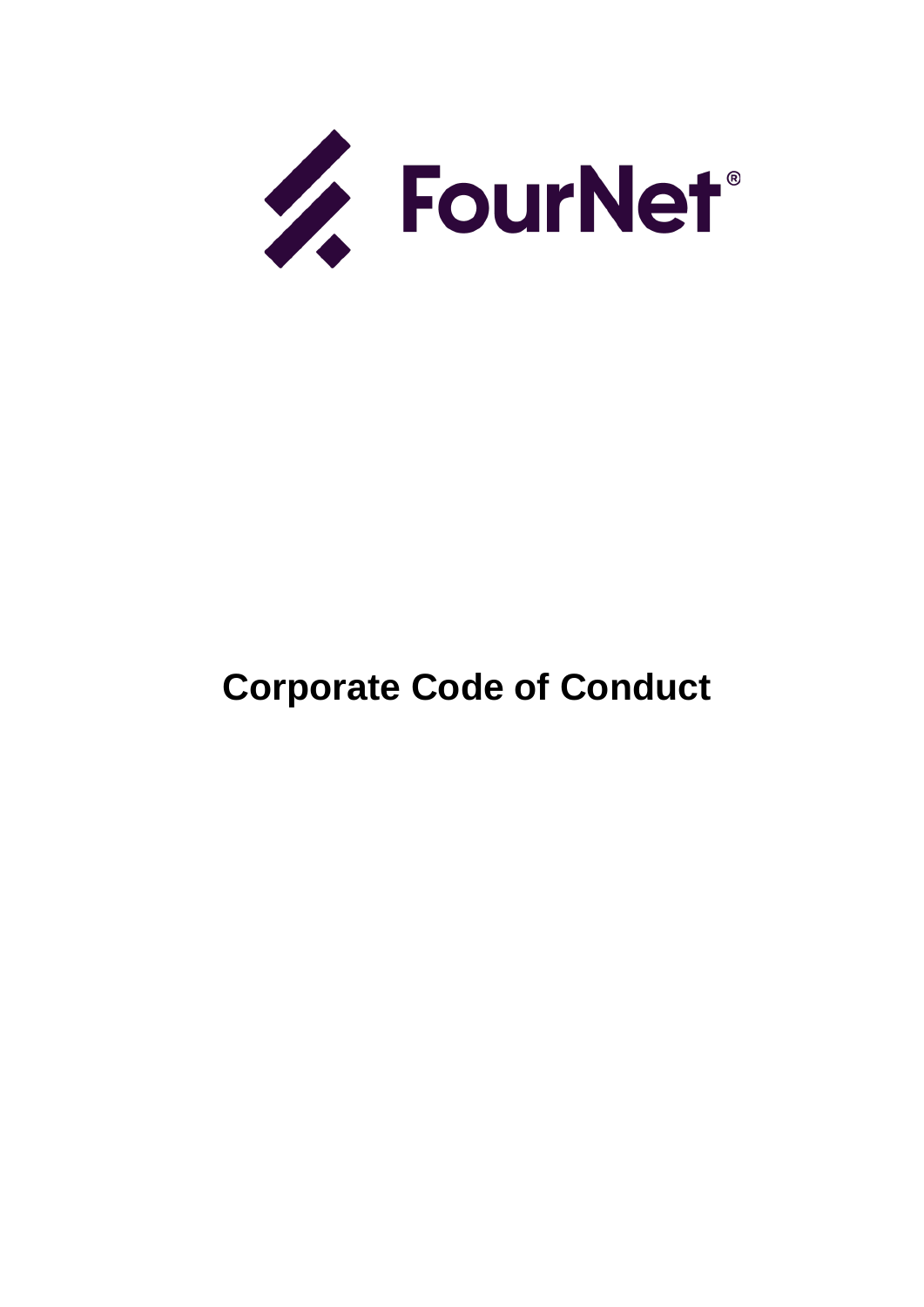# Document Control

| Document Title:          | 002-62 Corporate Code of Conduct |
|--------------------------|----------------------------------|
| Owner:                   | <b>Richard Pennington</b>        |
| Category:                | Restricted                       |
| Classification:          | <b>ISO Controlled</b>            |
| Version:                 | 1.0                              |
| Date:                    | 09.02.22                         |
| <b>Review Frequency:</b> | Annually                         |
| <b>Next Review Date:</b> | 09.02.23                         |

# Change History

| Date     | Version | <b>Brief Description</b> | Author                    |
|----------|---------|--------------------------|---------------------------|
| 09.02.22 | 0.1     | <b>Initial Draft</b>     | Sarah-Jane Heber-<br>Hall |

## Document Information

This document is the property of 4net Technologies Limited, trading as FourNet. It must not be reproduced in whole or in part of otherwise disclosed without prior written consent from FourNet.

The official controlled copy of this manual is the digitally signed PDF document on the FourNet SharePoint® and visible to all authorised users. All printed copies and all electronic copies and versions except the ones described above, are considered uncontrolled copies used for reference only.

This document is controlled as a single entity, as any change, however slight, even a single character, to any part of the document by definition changes the entire document. For this reason, as well as the fact that the concept of "page" varies with the publication format, page-level revision is not practiced with this or any other FourNet document.

## Authorisation

Document Prepared by: Sarah-Jane Heber-Hall

Head of Compliance

Verified and Authorised by:

÷.

Richard Pennington Chief Executive Officer (CEO)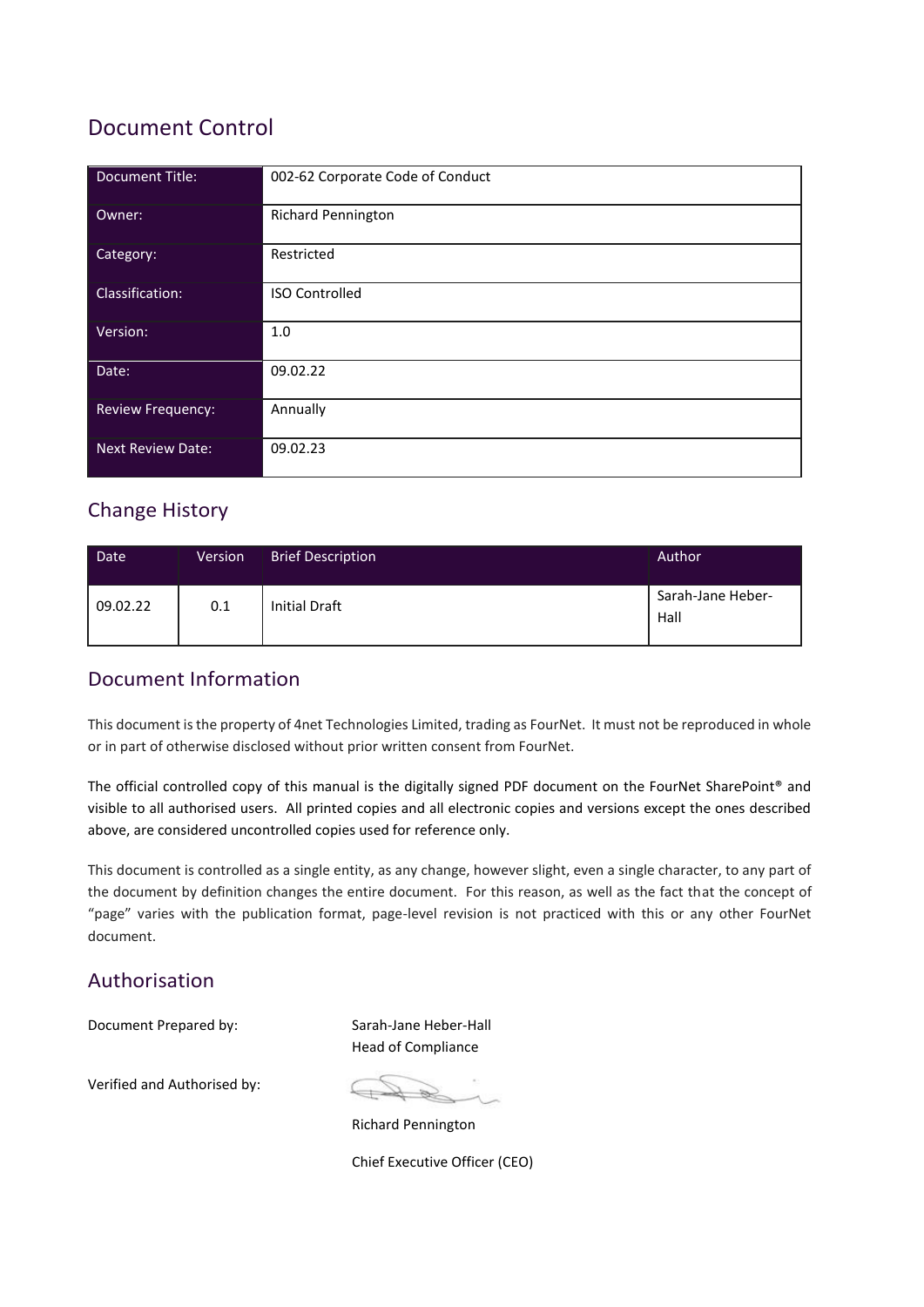#### 1. **Overview**

FourNet Technologies Ltd. lives by a code of conduct that expects the best from its people. We believe that what we stand for matters. We believe in doing what is right. We believe in doing what we say we will do. In a company filled with people who do what they say they will do, we can keep the promises we make to our customers, our investors, and each other.

Our reputation is a priceless asset. Safeguarding our reputation requires each of us to make sound judgments every day. Consistently operating by the highest standards of business conduct in all our relationships generates trust in us as individuals and as a company.

The FourNet senior leadership team has adopted the following statement to articulate our code of conduct, which from the founding of the business, has governed the behavior of our corporate community--officers, directors, and salaried employees.

#### $2.$ **Policy**

All employees and directors of the company are responsible to:

- Conduct themselves and FourNet's business with honesty and integrity, avoiding both actual and apparent conflicts of personal or professional interests.
- Promote ethical behaviour in the work environment as a responsible partner among peers.
- Comply with laws, rules and regulations of central and local governments, and other appropriate private and public regulatory agencies that govern our business. While it is difficult to know the details of these laws, it is important to know enough to determine when to seek advice from peers or other appropriate management personnel.
- Promptly report dishonest, unethical or illegal activities by other employees to your line manager or the Board of Directors, anonymously if preferred.
- Provide full, fair, accurate, timely and understandable reporting and disclosure in documents filed with or submitted to Companies House, Inland Revenue, and in any other public communication.
- Responsibly use and control all tangible and intangible assets and resources employed or entrusted from the company. We are obliged to respect the confidentiality of information acquired in the course of our work.
- Comply with this Code of Conduct knowing that failure to do so may result in disciplinary action up to and including termination of employment.

#### $3.$ Policy Statement

This policy applies to all FourNet's interested parties.

FourNet are committed to operating a professional quality led business, with our main focus being to provide an exceptional service to all interested parties, and especially our Customers.

The FourNet SLT commit its full support to the policy and empowers its employees to undertake any steps required to meet its objectives. The Business has additional responsibilities for ensuring that the principles of the policy are met and that it is monitored and developed to ensure that appropriate and robust controls are in place to achieve the objectives set out, namely:

• To meet the requirements of all applicable legislation and regulations;